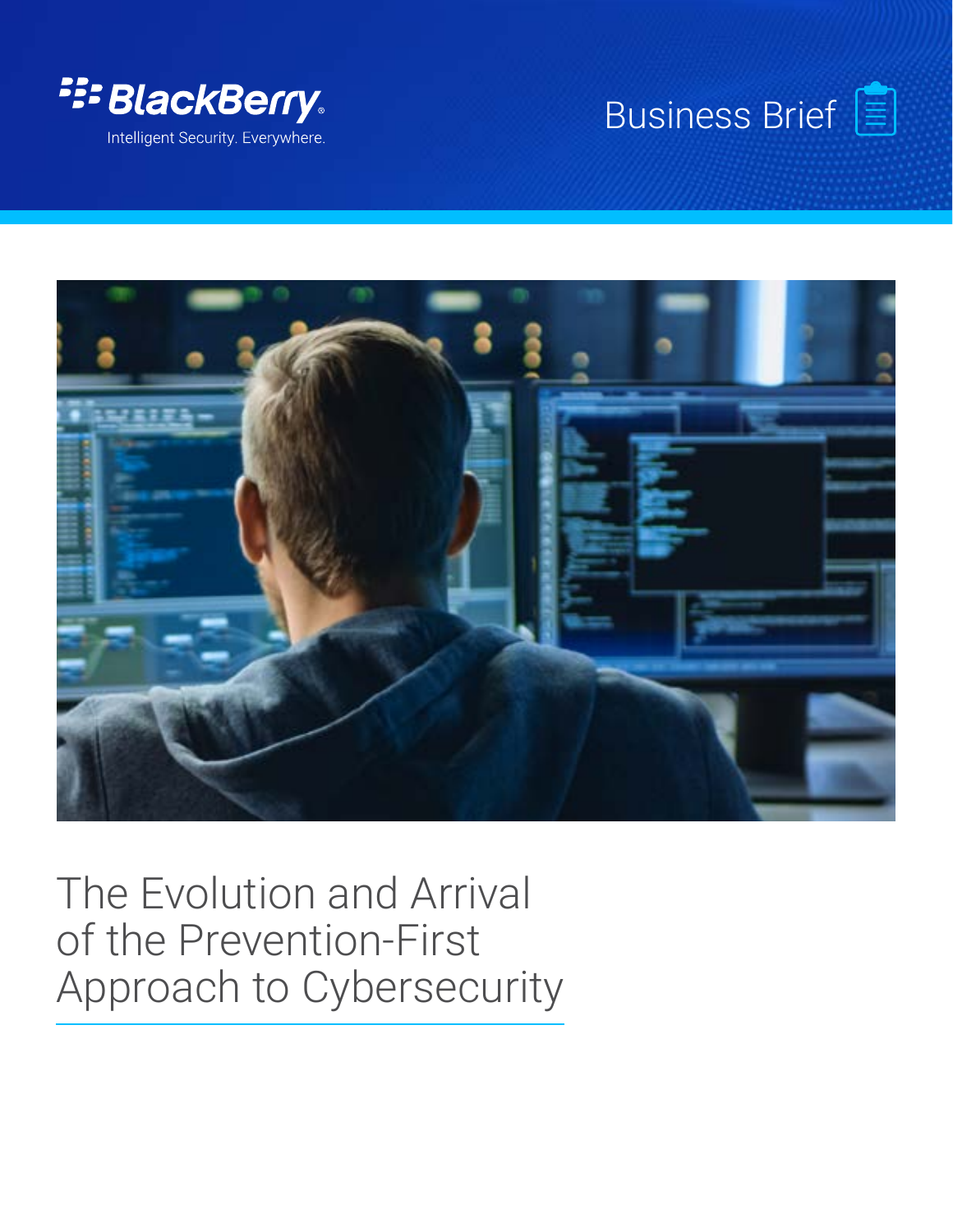A few years ago, a proactive prevention-based security posture was more an aspiration than a reality. The endpoint security tools of the day relied on signature hash matching and heuristics to detect malware. Often, they required a suspect file to execute on, and subsequently infect, one of its subscriber's endpoints before it could be judged malicious. Others required massive volumes of data to be sent to the cloud to be analyzed, introducing unacceptable delays in detection and response. All these approaches were inherently reactive.

The breakthrough came in 2012, when a group of security thought leaders and data scientists came together to launch Cylance®, introducing a brand-new approach to endpoint defense that leverages artificial intelligence (AI) and machine learning (ML). The endpoint security solution they built, now re-branded as BlackBerry® Protect, was uniquely capable of preventing the execution of never-before-seen malware at the endpoint without reliance on signatures or a cloud connection.

Today, this prevention-first security approach is both proven and practical. Yet, perhaps out of inertia, some organizations still cling to a reactive approach to cybersecurity that has long since passed its expiry date.

# **Defense-in-Depth Is No Defense At All**

More than 350,000 new malware variants<sup>1</sup> are released into the wild each and every day. Adversaries are continually finding new ways to exploit fundamental flaws in the traditional defense-in-depth approach to cybersecurity, which holds that every type of attack should be countered with a tailored security control. The result is a multi-layered, multi-vendor security infrastructure that is both ineffective and unsustainable.

And since each security layer generates frequent, and often spurious, alerts, it has become difficult, if not impossible, for analysts to distinguish between the signal and the noise quickly enough to take corrective actions. According to a Capgemeni survey<sup>2</sup>, 56% of the respondents acknowledged that their cybersecurity analysts were overwhelmed by the sheer volume of endpoint and cloud data. Cisco reports<sup>3</sup> that 48% of alerts are never even investigated.

As a result, it took an average of 280 days for organizations responding to a Ponemon Institute survey<sup>4</sup> to identify and contain a data breach caused by a malicious attack. Reducing that response time is not only essential for operational resilience; it also benefits the bottom line. Organizations that resolve incidents in fewer than 200 days realize an average costs savings of \$1.12 million<sup>4</sup>.

### **Staffing Up Is No Solution**

These challenges are exacerbated by a global IT security skills shortage, which has resulted in more than four million unfilled positions<sup>5</sup> as well as high burnout rates among existing but over-taxed security professionals. As ESG senior principal analyst Jon Oltsik puts it<sup>6</sup>, "With a revolution in digital transformation, IoT, and 'smart' infrastructure, the cybersecurity skills shortage should be seen as an existential threat, not a minor inconvenience."